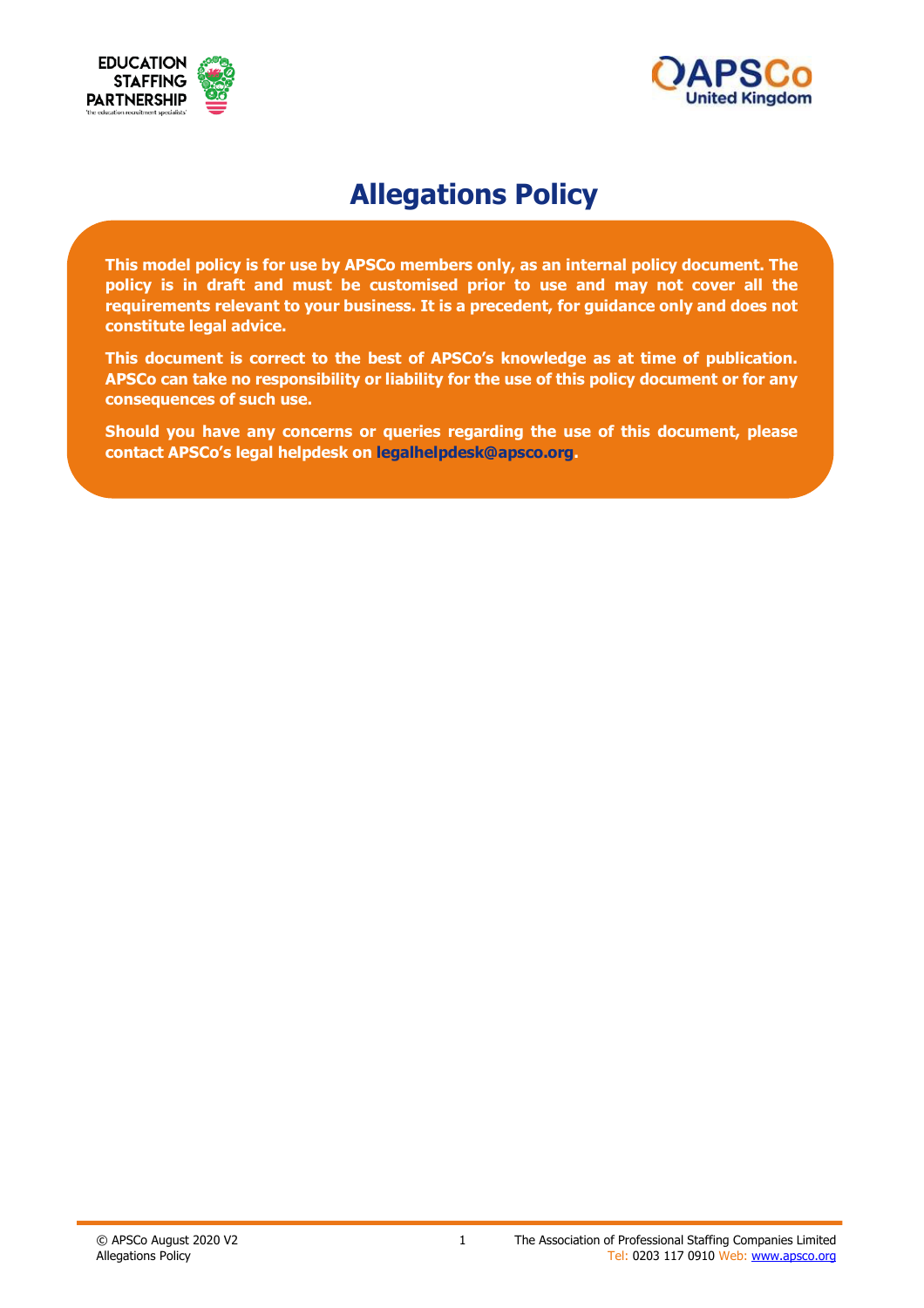



# **ALLEGATIONS POLICY**

#### **Introduction**

ESP follow strict standards in order to ensure that all candidates that we supply to our clients are of the highest professional and personal calibre. As part of our standards, we follow Safer Recruitment guidance before placing candidates into any workplace but especially those where children and adults at risk may be present. We also take seriously any concerns raised regarding our staff and our candidates.

This policy gives details of what action we will take when such concerns are raised with us and should be raised alongside our Safeguarding Children and Young People Policy, Complaints Policy, Safer Recruitment Policy and Whistleblowing Policy.

#### **Scope of the Policy**

This policy applies to anyone employed by ESP including our Directors, staff, and any work placement/volunteers or anyone registered with us as a candidate.

Any member of staff or candidate who wishes to raise a concern regarding their conditions at work (or similar) should do so through the Company Grievance procedures.

Any organisation or service wishing to complain about our services, or the suitability/capacity of any candidate placed with them should do so under the Complaints procedure.

# **1. Criteria for raising concerns under this Policy**

A concern may be raised against an adult which suggests that they may be a risk to a child. This includes people who may:

- behaved in a way that has harmed a child, or may have harmed a child;
- possibly committed a criminal offence against or related to a child;
- behaved towards a child or children in a way that indicates he or she may pose a risk of harm to children; or
- behaved or may have behaved in a way that indicates they may not be suitable to work with children.

Where concerns are raised about someone who works with children, it will be necessary for ESP to assess any potential risk to other children who may have contact with the person against whom the allegation has been made. This includes the person's own children and family members.

#### **2. Who should take the lead in investigating allegations regarding a candidate on placement in an education setting?**

When deciding who should take the lead when a candidate is placed in a school the ESP will have regard to Section 214, 215, 216 and 217 from Keeping Children Safe in Education 2020 (KCSIE 2020):

214. In some circumstances schools and colleges will have to consider an allegation against an individual not directly employed by them, where its disciplinary procedures do not fully apply, for example, supply teachers provided by an employment agency or business (referred to in this section as 'the agency').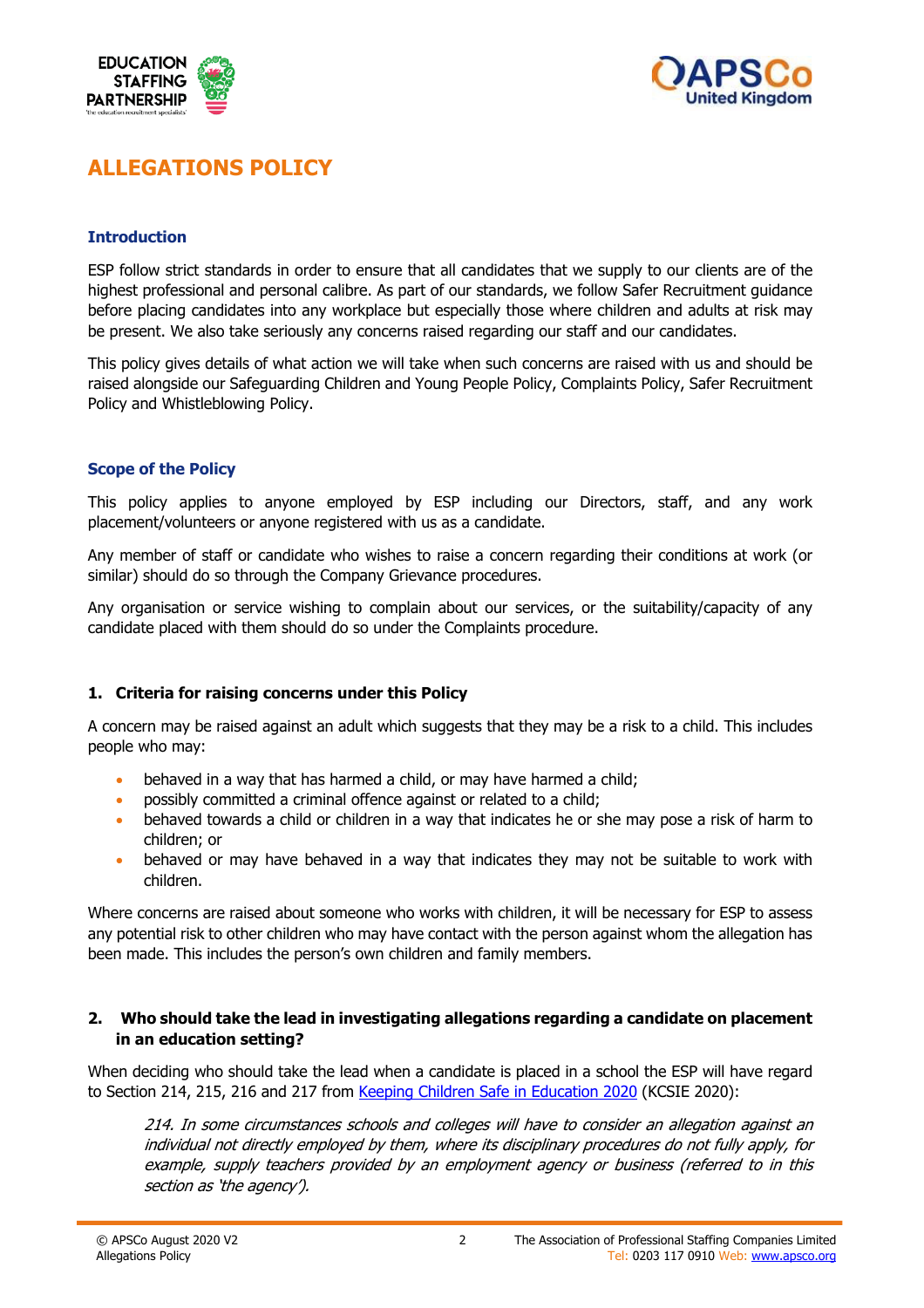



215. Whilst schools and colleges are not the employer of supply teachers, they should ensure allegations are dealt with properly. In no circumstances should a school or college decide to cease to use a supply teacher due to safeguarding concerns, without finding out the facts and liaising with the Local Authority Designated Officer (LADO) to determine a suitable outcome. Governing bodies and proprietors should discuss with the agency whether it is appropriate to suspend the supply teacher, or redeploy them to another part of the school, whilst they carry out their investigation.

216. Agencies should be fully involved and co-operate in any enquiries from the LADO, police and/or children's social services. The school or college will usually take the lead because agencies do not have direct access to children or other school staff, so they will not be able to collect the facts when an allegation is made, nor do they have all the relevant information required by the LADO as part of the referral process. Supply teachers, whilst not employed by the school or college, are under the supervision, direction and control of the governing body or proprietor when working in the school or college. They should be advised to contact their trade union representative if they have one, or a colleague for support. The allegations management meeting which is often arranged by the LADO should address issues such as information sharing, to ensure that any previous concerns or allegations known to the agency are taken into account by the school during the investigation.

217. When using an agency, schools and colleges should inform the agency of its process for managing allegations. This should include inviting the agency's human resource manager or equivalent to meetings and keeping them up to date with information about its policies.

If an allegation is raised and an educational establishment takes the lead in investigating the allegation, ESP will use its best endeavours to assist with that investigation, including attending meetings and sharing relevant information. We do however reserve the right to conduct our own investigation where we are not satisfied with the outcome of the investigation; where we either believe that a candidate has been unfairly treated; that the guidance in KCSIE 2020 has not been followed; or where we continue to have concerns about the suitability of the candidate to work with children/adults at risk.

Regardless of who takes the lead in the investigation, ESP recognises the importance of also providing the relevant support to the candidate concerned, and of reviewing any systems or processes here at ESP which may require improvement.

The remainder of this policy concerns the process to be followed if ESP is to take the lead in an investigation, for example if a concern is received from some place other than an educational establishment, is a historical allegation, or where the candidate does not fall into the above provision in KCSIE 2020.

# **3. The procedure to be followed when an allegation is made**

There may be up to three strands in considering a concern or an allegation:

- A police investigation of a criminal offence;
- Enquiries and assessment by Children's Social Care to ascertain whether a child or young person is in need of protection or is in need of services; and
- Consideration by an employer of disciplinary action in respect of the individual.

#### **4. ESP responsibilities and multi-agency partnerships**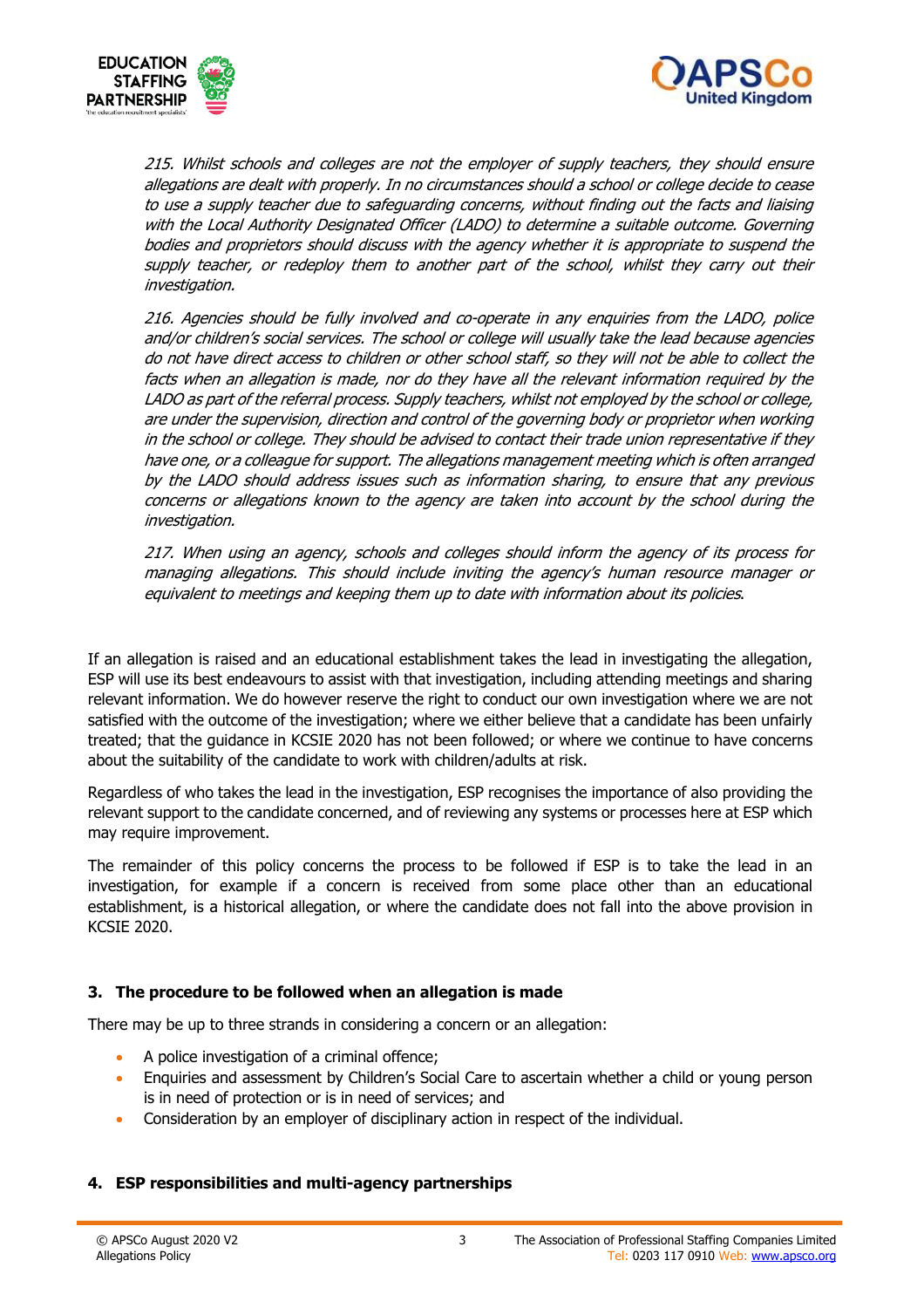



ESP policies and processes ensure that all candidates and other staff understand that it is their responsibility to protect children from abuse or neglect. ESP's code of conduct gives guidance on what behaviour is expected from candidates when on placement in order to fulfil that responsibility.

All agencies have a joint responsibility to ensure that they work together to protect children from harm. If the ESP gives a local authority information that suggests an adult may be a risk to children, the local authority should give careful consideration as to what information should be shared with the ESP to enable a comprehensive risk assessment to be conducted.

Allegations against people who work with children must not be dealt with in isolation. Any corresponding action necessary to address the welfare of other children or adults with care and support needs should be taken without delay and in a coordinated manner, to prevent the need for further safeguarding in future.

Any allegation which arises in relation to historical abuse by a candidate or other member of staff, should be responded to in the same way as a current concern. In such cases, it is imperative to ascertain whether the person concerned is still working with adults and/or children and if so, to inform their current employer/organisation.

The standard of proof for prosecution is 'beyond reasonable doubt'. The standard of proof for internal disciplinary procedures and for discretionary barring consideration by the Disclosure and Barring Service (DBS) is usually the civil standard of 'on the balance of probabilities. This means that when criminal procedures are concluded without action being taken this does not automatically mean that regulatory or disciplinary procedures should cease, or not be considered. In any event there is always a legal duty to make a safeguarding referral to DBS if a person is dismissed or removed from their role due to harm to a child or an adult with care and support needs.

If someone is removed from their role providing regulated activity following a safeguarding incident, ESP has a legal duty to refer them to the DBS. This also applies where a person leaves their role to avoid a disciplinary hearing following a safeguarding incident and ESP believes they would have dismissed the person based on the information they had.

The Local Safeguarding Partner arrangements should specify the timescales, actions and procedures for responding to any allegations or concerns raised.

# **5. Actions required following an allegation against the candidate or other member of staff**

Any allegation against people who work with children should be reported immediately to the Compliance manager of ESP.

When an allegation has been made against a candidate or other member of staff, the Compliance manager should not investigate the matter by interviewing the accused person, the child or potential witnesses, but should only gather sufficient information to establish whether there is enough credible information to proceed further (this is known as a 'fact find'). If they are unclear about this, they should consult with the Local Authority Designated Officer (LADO) in the area in which the Organisation is located. They should also:

- Obtain written details of the allegation, signed and dated by the person receiving the complaint, or allegation and any other relevant person at the point the allegation has been made
- Countersign and date the written details
- Record discussions about the child/candidate/member of staff, any decisions made, and the reasons for those decisions;
- Decide whether any immediate action needs to be taken to safeguard any child or whether an urgent referral needs to be made to either Children's Social Care and/or the Police;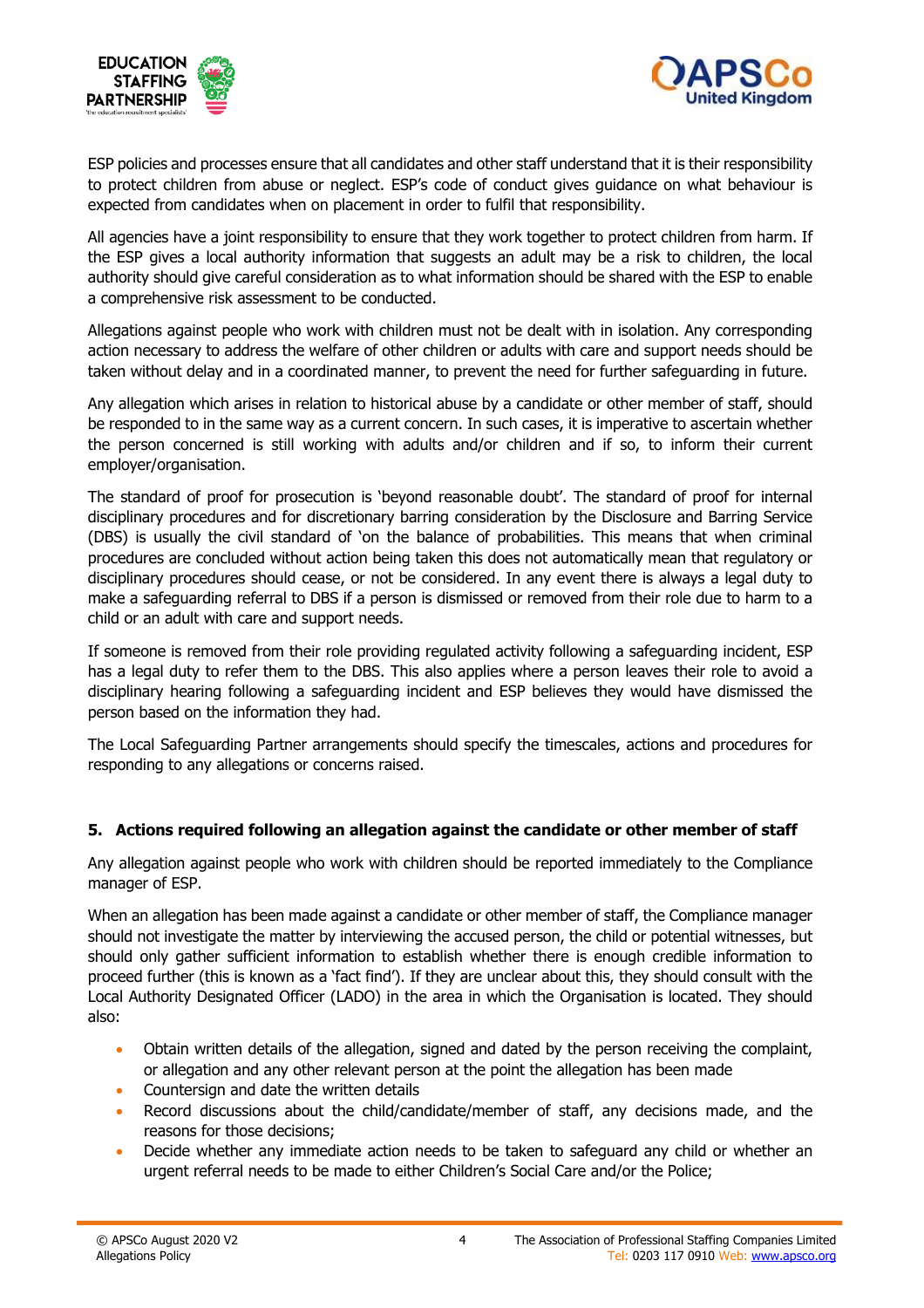



- The accused adult must not be informed of the allegations before consideration has been given to the implications this may have on any subsequent investigation.
- Consult the local procedures in the area in which the organisation is based and seek advice from the LADO. The LADO is responsible for dealing with allegations against people who work with children. ESP should make a clear distinction between an allegation, a concern about the quality of care or a complaint when speaking to the LADO. Contact with the LADO should be made within one working day of the allegation being brought to the attention of the Compliance manager
- At an agreed appropriate time, the Compliance manager should also make the person concerned aware of their rights under employment legislation and any internal processes.

Whilst any allegation is being investigated and until the outcome is decided, candidates or other staff against whom there is an allegation, should always be treated fairly and respectively, helped to understand the concerns expressed and processes involved, and supported through the process.

It is the responsibility of the local authority to ensure that there are appropriate arrangements in place to effectively liaise with the police and other agencies, to monitor the progress of cases and ensure that they are dealt with as quickly as possible, consistent with a thorough and fair process.

# **5.1 Persons to be first notified**

Any concerns should be shared with the Compliance manager of ESP. A plan of action should be agreed including of who needs to be notified and by whom and consider whether any action needs to be taken to preserve evidence or prevent further harm.

Compliance manager must inform the LADO, for the area in which ESP is based, of the allegation.

Where it is suspected that a criminal offence may have been committed, the Compliance manager should also inform the police.

If the person against whom the allegation has been made has contact with other children (for example, children in their own family), a referral should also be made to Children's Social Care.

# **5.2 Enquiries**

The Compliance manager should refer to the Safeguarding Children Partnership procedures (for the area where ESP is based) which should specify:

- action to be taken pending the outcome of the police investigations;
- action to be taken following a decision to prosecute an individual;
- action to be taken following a decision not to prosecute;
- action to be taken pending a trial:
- responses to both acquittal and conviction.

Where the LADO, in conjunction with the police as appropriate, decides that the information gathered requires further discussion, the factors below should be considered. These may be considered as part of a strategy discussion / meeting, depending on the circumstances of the case and what decisions are made if any section 47 (child protection) enquiry is instigated.

The LADO Strategy Discussion should:

Consider the three possible strands set out earlier in this policy;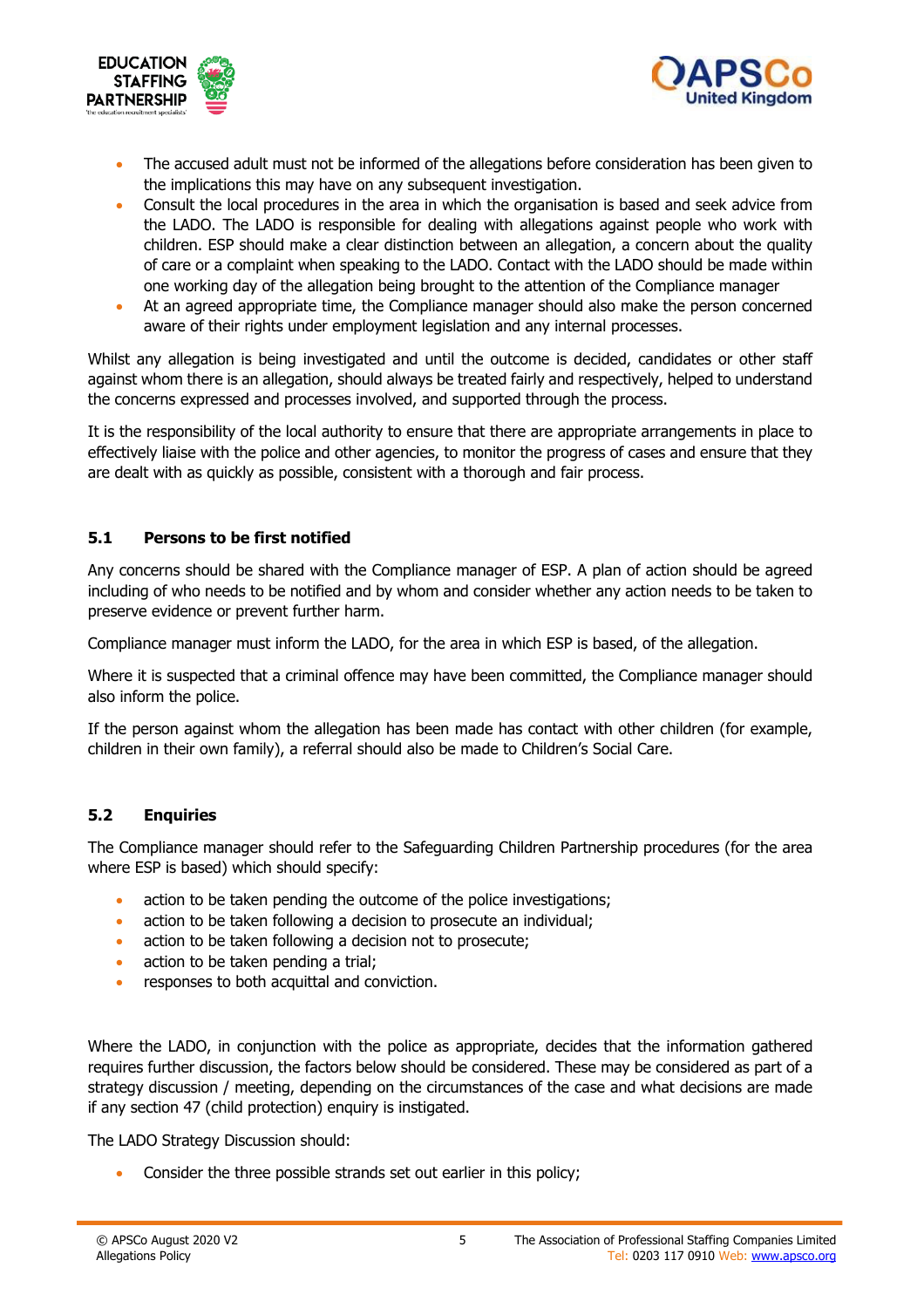



- Review any previous concerns or allegations about conduct of the accused person;
- Decide whether there should be a Section 47 Enquiry and/or Police investigation and consider the implications;
- Consider whether any parallel disciplinary process should take place;
- Consider whether a complex abuse investigation is applicable;
- Scope and plan enquiries:
- Allocate tasks:
- Set timescales:
- Decide what information can be shared, with whom and when;
- Ensure that arrangements are made to protect the child/ren involved and any other child/ren affected, including taking emergency action where needed;
- Consider what support should be provided to all children who may have been affected directly and indirectly;
- Consider what support should be provided to the person against whom the complaint or allegation has been made and others who might have been affected;
- Ensure that investigations are sufficiently independent;
- Make arrangements to inform the child's parents, and consider how to provide them with support and information during enquiries;
- Identify a lead contact manager within each agency;
- Agree protocols for reviewing investigations and monitoring progress by the LADO, noting the target timescales;
- Agree dates for future LADO Strategy Meetings;
- Consider obtaining consent from the individuals concerned by the Police and the Children's Services Trust to share the statements and evidence they obtain with [ESP] and/or regulatory body for disciplinary purposes

# **5.3 Possible risk to others**

The possible risk of harm to other adults or children should be assessed and managed including those adults or children who may be at risk in the accused's home, work or community life.

Where necessary, action should be taken, using the Safeguarding Children Partnership and Safeguarding Adults Board procedures as appropriate to protect children and adults from abuse or neglect.

# **5.4 Sharing information**

Unless it puts the child in danger, risks harm to others, or raises the possibility of evidence being destroyed, the individual concerned should be informed that the information regarding the allegation against them will be shared, and with whom. Each case must be assessed individually as there may be rare cases where informing the person about details of the allegations may increase the risks to the child. Decisions on sharing information must be justifiable and proportionate, based on the potential or actual harm to children at risk and the rationale for decision making should always be recorded. This decision should always be made in consultation with the LADO.

The person with the allegation against them should be offered a right to reply, and wherever possible given the opportunity to consent to the information being shared.

The Compliance manager should be advised as to what information (whether fully or partial) can be shared, and when, with the child and their parents (where applicable). The LADO and the police should discuss with the Compliance manager and decide what information they can share with the candidate or member of staff to whom the allegation relates, including being kept updated about any investigation which is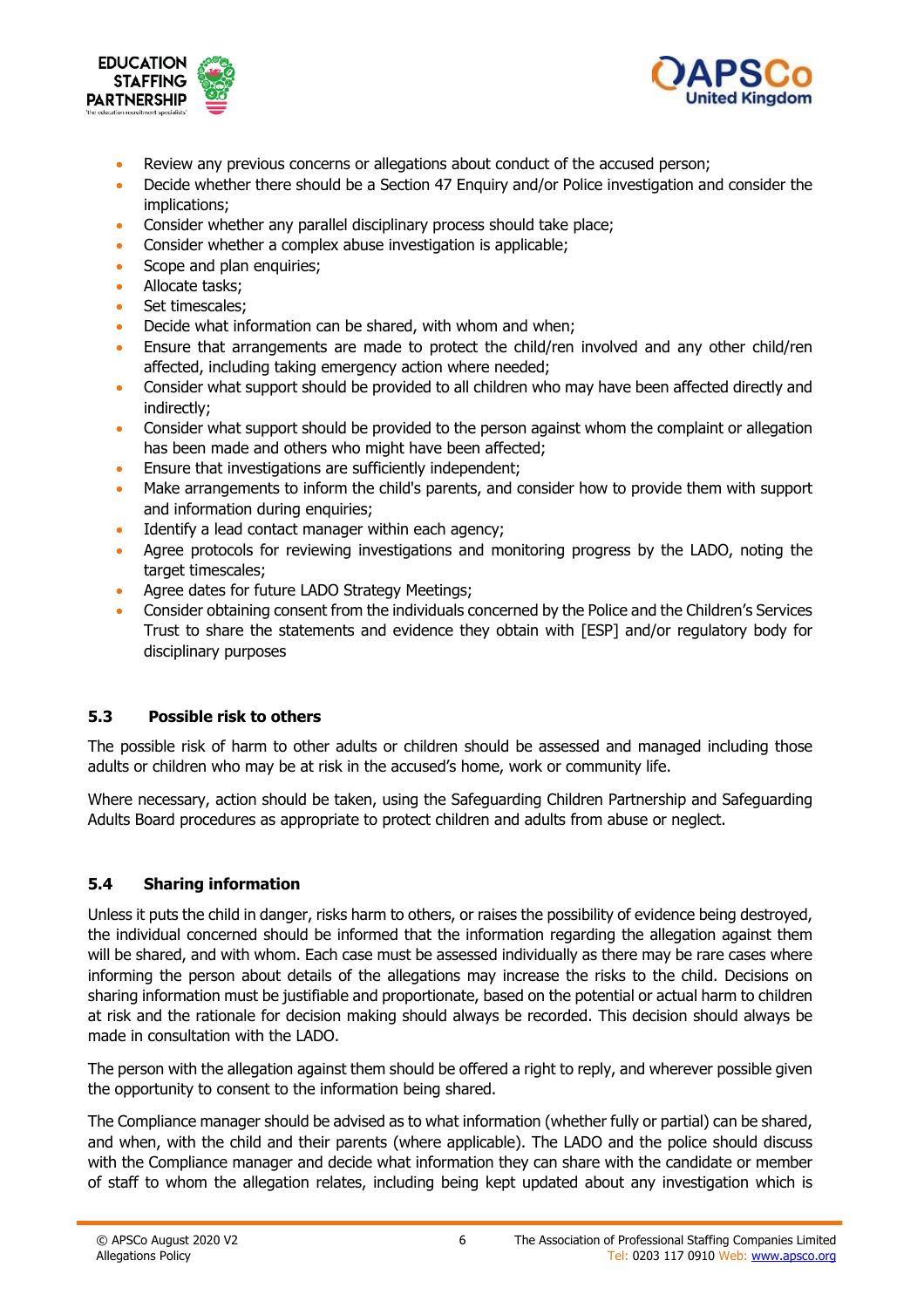



undertaken, any disciplinary or related actions. Ofsted should be informed of any allegation or concern made against a person who works with children. They may also be invited to take part in a related strategy meeting / discussion.

When an allegation is made against a candidate or member of staff, it can be a challenging and emotive situation for all those involved, but also for colleagues and family of the accused person. Every effort should be made to maintain confidentiality in relation to the child, their parents and the candidate or member of staff. All candidates and members of staff should be reminded that the allegation must not be discussed outside of formal meetings with approved personnel, and no comment regarding it should be made on social media. It should be made clear that breach of this would result in disciplinary action being taken against the person concerned.

# **5.5 Media strategy**

Until a person is charged, the police should not normally provide the media with any identifying information, for example a public appeal to trace a suspect. In such cases, reasons for the publicity should be recorded with prior consultation of involved partner agencies.

Any media interest whilst an allegation is being investigated or considered should be handled very carefully, and a media strategy agreed by a multi-agency strategy meeting, including the ESP, where appropriate.

#### **5.6 Support for the child and their parents**

The person who is the main point of liaison with the child and their parents should keep them up to date, as far as possible, with the progress of the investigation whilst not breaching confidentiality in relation to the accused person.

Other professionals providing care and support to the child and their parents should remain impartial throughout the process. Whilst they should provide support specific to their role, they should refrain from offering opinion on the case and in particular, not be seen to favour either side. This duty applies to all those involved, including the placement agency.

#### **5.7 Support for the accused person**

As soon as possible after an allegation has been received, the candidate or member of staff should be advised to contact their union or professional association if they have one. The Compliance manager explore how they can be supported if an investigation takes place. This may be via a named person in the organisation or via external agencies.

Following the outcome of the investigation, if the candidate or member of staff returns to work after a period of suspension, the Compliance manager should consider what help and support might be appropriate. This may include a phased return to work or deciding on what information to give to other professionals.

#### **5.8 Suspension**

Suspension should not be automatic when an allegation is received. It should be considered when:

• there is concern that a child is suffering or likely to suffer abuse or neglect;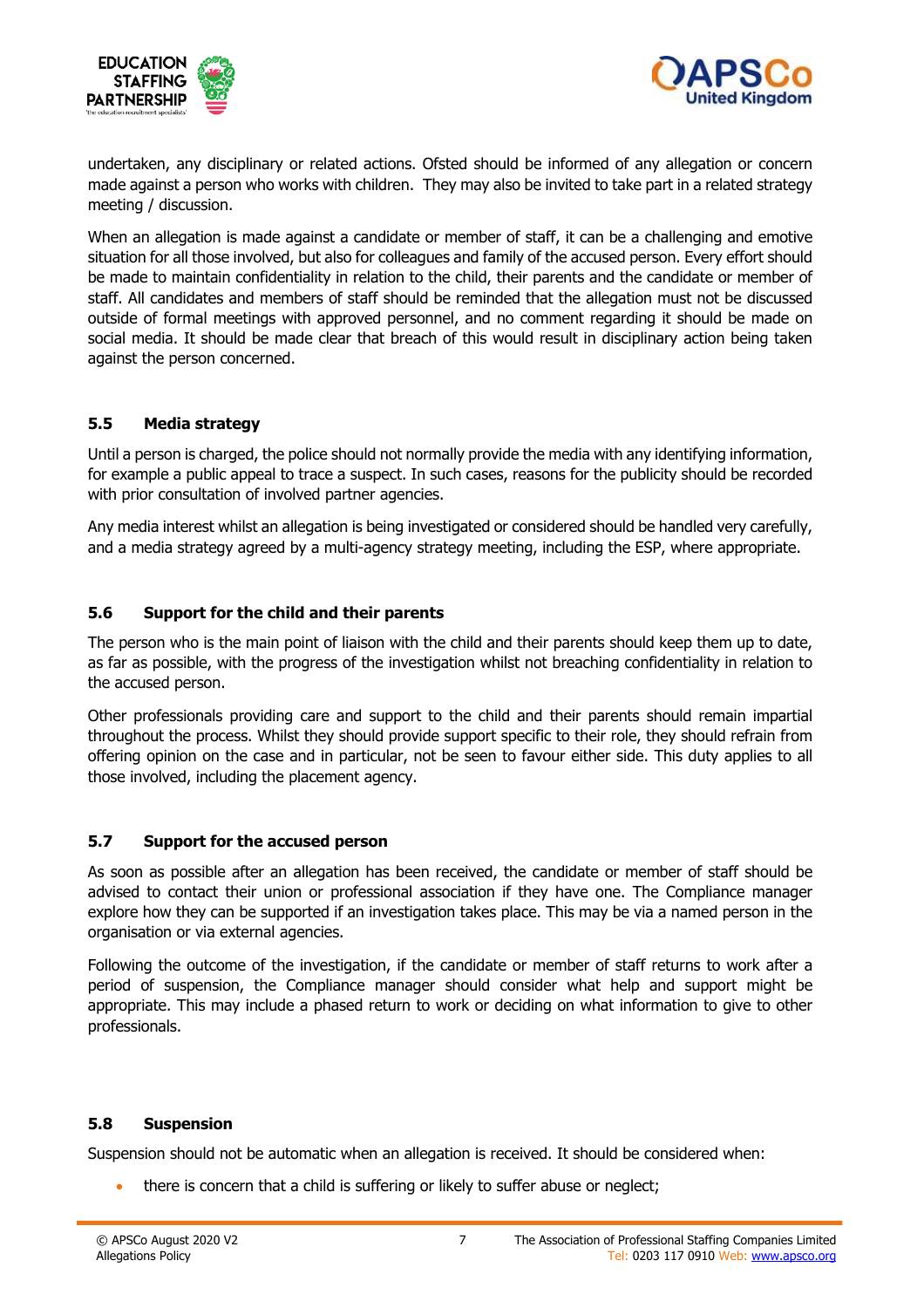



- the allegation has resulted in an investigation by the police; or
- the allegation is so serious there may be grounds for dismissal.

Although those involved in the investigation can discuss views on suspension, only the Director has the power to suspend an employee or candidate. The service cannot be required to suspend an employee by the local authority or the police. Suspension may be considered when there is no other way to prevent the person concerned having contact with children while the investigation is ongoing.

#### **5.9 Outcomes**

The following definitions should be used when determining the outcome of allegation investigations:

- **Substantiated:** there is sufficient identifiable evidence to prove the allegation.
- **False:** there is sufficient evidence to disprove the allegation.
- **Malicious**: there is clear evidence to prove there has been a deliberate act to deceive and the allegation is entirely false.
- **Unsubstantiated:** this is not the same as a false allegation, it means that there is insufficient evidence to prove or disprove the allegation. The term therefore does not imply guilt or innocence.
- **Unfounded**: to reflect cases where there is no evidence or proper basis to support the allegation made.

If it is established that an allegation has been deliberately invented, the police should be asked to consider if any action may be appropriate. ESP should also consider whether there is any appropriate action they can take, including giving advice to other members of staff, risk assessments or changes to working practices.

# **5.10 Disciplinary process**

The Director and Compliance manager should decide, in conjunction with the LADO, whether disciplinary action is required. The disciplinary procedures of the organisation should be followed in such circumstances. In the case of candidates, they should decide whether it is appropriate to use/employ them in the future, and whether a referral to the DBS is warranted.

Wherever possible and necessary during the disciplinary process, consent should be obtained from the relevant people to share information with required organisations/bodies.

Where there are prosecutions, the police should inform the Director and Compliance and the LADO of the outcome immediately, to enable them to act as required in relation to the person's future employment and any required DBS referral.

# **5.11 Terminating employment**

Wherever possible a conclusion to the investigation should be achieved, even if:

- the employee does not cooperate with the investigation;
- disciplinary sanctions are not possible because the employee terminates their employment before the process has been completed.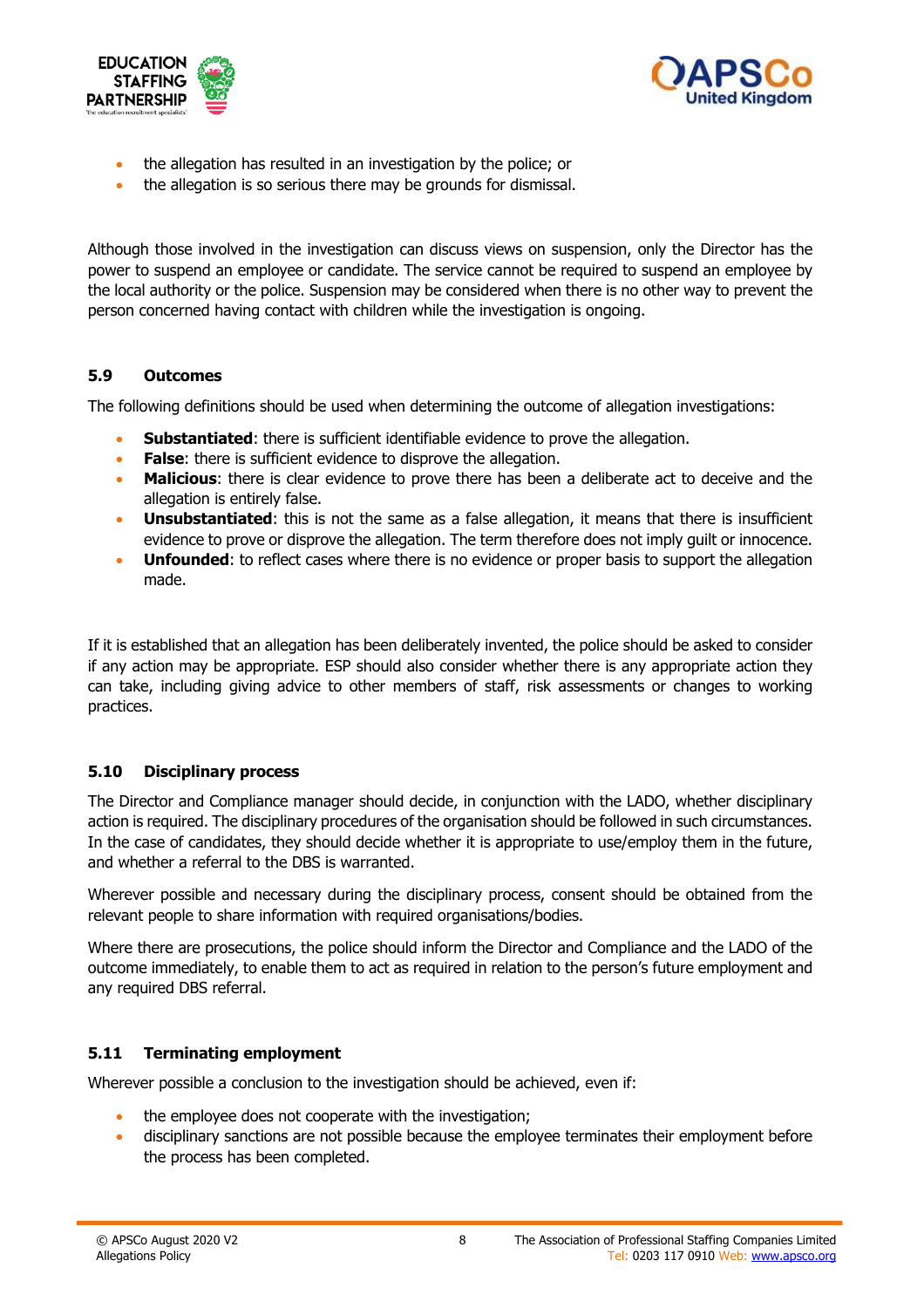



In cases where an employer has a duty to refer an employee to Disclosure and Barring Service as the criteria for referral are met, agreements that enable the employee to resign with no disciplinary action and provision of future references should not be made.

Where the Director and Compliance manager dismisses an individual from work with children (or would have, had the person not left first) because they pose a risk of harm to children, it must make a referral to the DBS. It is an offence to fail to make a referral without good reason. Where in doubt, advice should be sought from the DBS.

# **6. Record keeping**

The Compliance manager should keep a clear and comprehensive record of the allegation, decisions reached, and actions taken on the person's personnel file, a copy of which should be given to them.

The record should include details of how the allegation was followed up and resolved, the decisions reached, and the action taken. It should be kept at least until the person reaches normal retirement age or for 10 years if longer.

The record will provide accurate information for any future reference and provide clarification if a future DBS disclosure reveals an allegation that did not result in a prosecution or a conviction. It will prevent unnecessary re-investigation if the allegation should resurface.

Details of allegations that are found to be malicious should be removed from personnel records.

Each agency/organisation must take great care to ensure that the records they keep respect the confidentiality of the alleged victim and/or the accused adult.

#### **7. References**

Cases in which an allegation was proven to be false, unsubstantiated or malicious should not be included in employer references. A history of repeated concerns or allegations which have all been found to be false, unfounded, unsubstantiated or malicious, should also not be included in any reference.

#### **8. Unsubstantiated or false allegations**

Where it is decided there is not enough evidence to substantiate an allegation, the professional involved should inform the Compliance manager in writing.

If it is established that an allegation has been deliberately invented, the police should be asked to consider if any action may be appropriate. The Compliance manager should also consider whether there is any appropriate action they can take, including giving advice to the family with whom the child is living, and obtaining additional support and mentoring for any child who made a false allegation.

#### **9. Referral to the Disclosure and Barring Service**

Where allegations are substantiated, and in observance with our legal responsibilities, ESP will report candidates to the Disclosure and Baring Service (DBS) where appropriate and seek advice where we are uncertain.